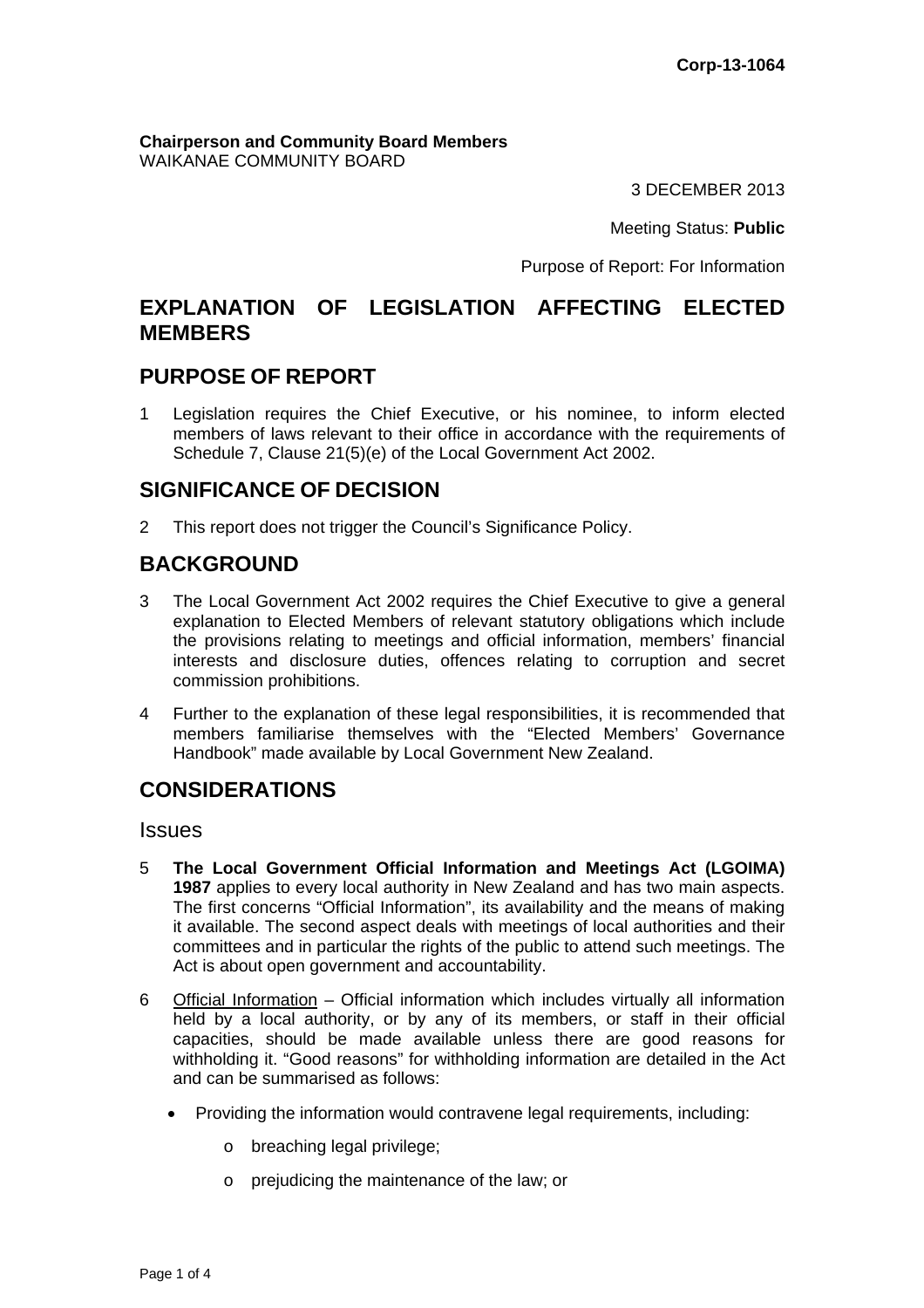- o endangering the health or safety of any persons.
- The need to protect the privacy of natural persons;
- To prevent material loss to members of the public or improper commercial exploitation of information held, whether related to the authority's activities or those of another party;
- To protect the public interest;
- To enable a local authority to conduct its affairs effectively without improper pressure or harassment;
- The information requested is not available or is trivial;
- Substantial collation or research would be required to provide the information.
- 7 Decisions made by Council regarding withholding information may be reviewed by the Ombudsman. The Chief Executive is delegated the powers relating to requests for Official or Personal Information (and there are specific rules dealing with these) as it would not be practical for Council to consider all such requests.
- 8 Meetings Meetings of Council, its Committees and Community Boards are open to the public and Council must publish a list of all meetings, with times and place, in advance, each month. Agendas must also be available to the public before the meeting. The public may on occasion be excluded from all or part of a meeting for reasons essentially the same as the ones for withholding official information, as summarised above.
- 9 **Secret Commissions Act 1910** It is an offence for a Councillor or committee member to accept or attempt to obtain for themselves (or any other person) a gift, inducement or reward for doing or not doing something.
- 10 **Crimes Act 1961** Sections of the Crimes Act (99,105, 105A) make it a crime for any official to corruptly accept or obtain any bribe for themselves or another person for doing, or failing to do, an action within their official capacity; or to corruptly use information gained in their official capacity for their own gain.
- 11 **The Securities Act 1978** Provisions of this Act requires any entity raising funds from the public (including local authorities) to prepare, register and distribute a prospectus and an accompanying investment statement. The Council must ensure that it considers and complies with the Securities Act requirements if it decides to undertake retail fund-raising.
- 12 **The Public Audit Act 2001**  this provides for the audit of public sector organisations and public entities (which includes local authorities) by the Controller and Auditor-General.
- 13 Councillor liability Councillors and Community Board members are indemnified in respect of their actions (section 43 of the Local Government Act 2002).
- 14 There is a possible personal exposure on the part of Councillors in certain circumstances – where the Auditor-General has reported on a 'loss' incurred by the Council, for which the Council has not been compensated (section 44 to 46). The loss must arise out of one of the following actions or omissions:
	- (a) Any unlawful expenditure;
	- (b) Any liability incurred illegally;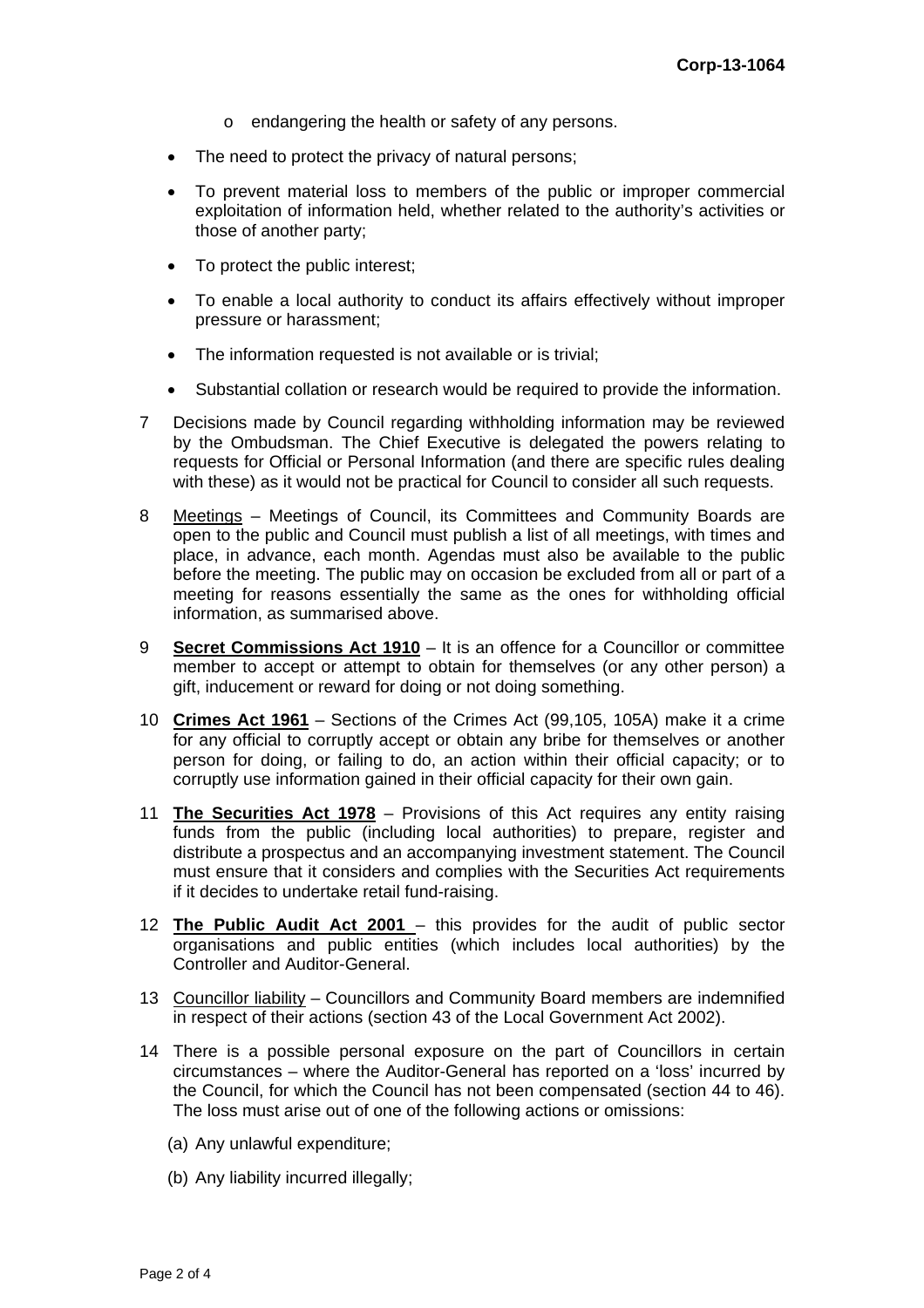- (c) Any wilful or negligent failure on the part of Council to collect money it is lawfully entitled to receive.
- 15 If such a report is made then that loss is recoverable from each Councillor jointly or severally unless he or she can prove that the act or failure giving rise to the loss occurred without the Councillor's knowledge; or with the Councillor's knowledge but against his or her protest made at or before the time when the loss occurred; or contrary to the manner in which the Councillor voted on the issue; or in circumstances where the Councillor acted in good faith relying on expert or official advice provided to or by the Council.
- 16 **Local Authorities (Members' Interests) Act 1968** The two particularly significant sections of this Act relate to Contracting and Pecuniary Interests. A third consideration is Conflict of Interest. It is important to note that these provisions also relate to a member's spouse or partner. (The Office of the Auditor General produces a booklet "Guidance for members of local authorities about the law on conflicts of interest". You should have received a copy of this booklet.)
- 17 Contracting Section 5 of this Act disqualifies a person from being elected or appointed to membership of a Council or Committee if they have an interest in contracts to be let by that Council or Committee above \$25,000, without the approval of the Audit Office.
- 18 Voting and Discussion on Issues Regarding discussing and voting, an elected or appointed member may not take part in discussions, or vote on any matter if they have a direct or indirect financial interest. Failure to observe this requirement is considered an offence and conviction leads to disqualification from office. You must declare to the meeting that you have an interest (though you do not have to say why your interest exists) and it is the responsibility of the elected member to act on this matter.
- 19 Conflict of Interest Situations sometimes arise where an elected member does not have a pecuniary interest but does have an interest greater than the public at large, for example, membership of a club or organisation which is to benefit in some way by a council decision.
- 20 A Register of Members' Interests is held at Council (coordinated by the Democratic Services Team), and you will be asked every six months to declare those interests which you feel should most appropriately be included in this Register.

### Financial Considerations

21 There are no financial considerations.

#### Legal Considerations

- 22 This report meets the provisions of the Local Government Act 2002 (Clause 21 of Schedule 7).
- 23 If any elected member is in doubt now, or in the future, about any of these matters, please feel free to seek clarification from the Chief Executive in the first instance.